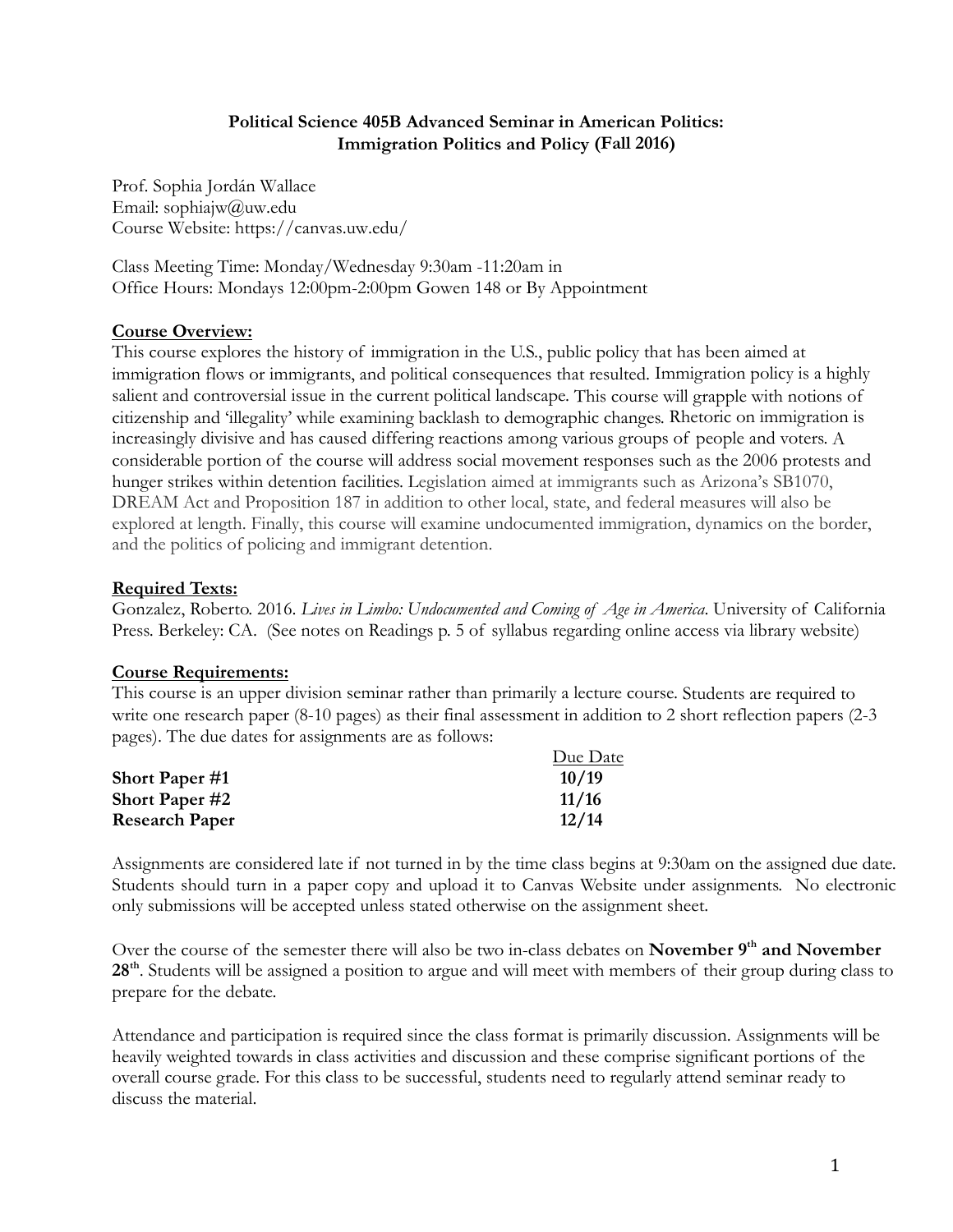This is an upper division course that is reading intensive. Average reading load per week is 100 pages. Some weeks will have as few as 60 pages of readings but other weeks may have as much as 130 pages of reading. If you are not prepared to complete the readings and be ready for discussion, then this may not be a suitable course for you.

#### **Grade Breakdown:**

| Short Paper #1   | 10% |
|------------------|-----|
| Short Paper #2   | 10% |
| Research Paper   | 35% |
| Participation    | 25% |
| In-Class Debates | 20% |

#### **Procedures & Policies:**

#### **Attendance/Absences**

Attendance is required. A substantial portion of the overall course grade is from participation and it is necessary to participate in class to receive these points. Moreover, the paper prompts and exam will draw heavily from class material, therefore absences would result in difficulty in achieving maximum points on these assignments. If students are absent, it is his/her responsibility to obtain notes from lecture. Lecture notes and power point slides will not be provided by the instructor.

#### **Extensions**

If you become ill or have some other emergency and cannot turn in a paper on time or take an exam on the scheduled day, you must notify me ahead of time and provide documentation. Only after written confirmation from me that you can either turn in a paper late or take an exam at an alternate time without penalty, should you consider the extension granted.

#### **Late Penalty**

If you do not get permission from me ahead of time to turn in a paper late, the penalty is 10% per day (24 hour period) it is late. After three days (72 hours), no late papers will be accepted for a grade.

#### **Appeals & Re-Grades**

If you would like to appeal a grade on an assignment, you must submit your appeal to me within one week of the graded assignment being given back to you. Your appeal can be no longer than 1-page single space and must detail where you earned points that were not allocated to you. The instructor reserves the right to re-grade the entire exam or assignment once an appeal is made, which may result in an increase or decrease in the score a student receives.

#### **Students with Disabilities**

If you have already established accommodations with Disability Resources for Students (DRS), pleasecommunicate your approved accommodations to me as soon as possible so we can discuss your needs in this course. If you have not yet established services through DRS, but have a temporary health condition or permanent disability that requires accommodations (conditions include but not limited to; mental health, attention-related, learning, vision, hearing, physical or health impacts), you are welcome to contact DRS at 206-543-8924 or uwdrs@uw.edu or disability.uw.edu. DRS offers resources and coordinates reasonable accommodations for students with disabilities and/or temporary health conditions. Reasonable accommodations are established through an interactive process between you, your instructor and DRS. It is the policy and practice of the University of Washington to create inclusive and accessible learning environments consistent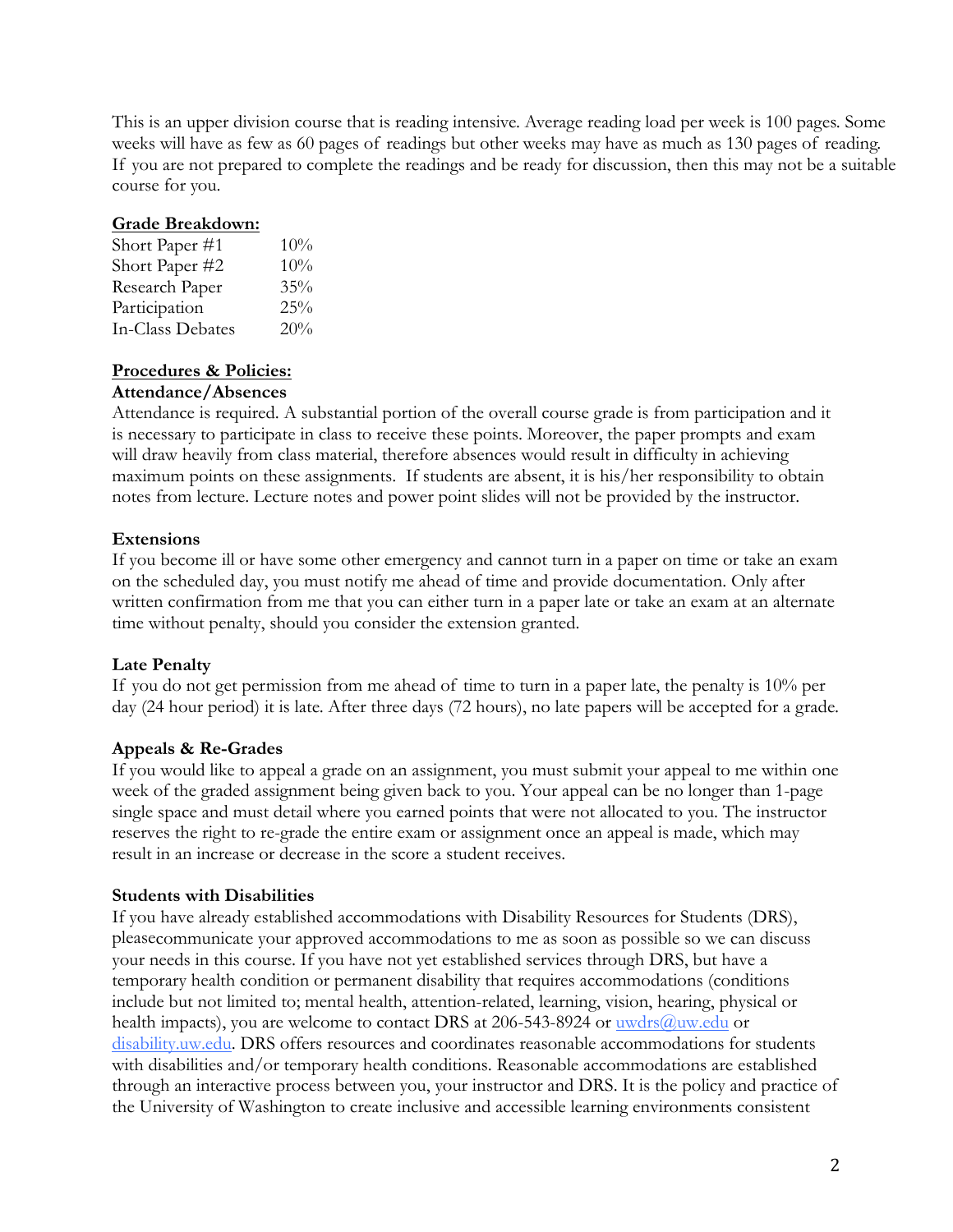with federal and state law.

### **Participation Grading**

Participation comprises 25% of the overall course grade. Students are expected to come prepared to discuss the assigned material. This means readings should be completed before the Monday class of each week unless otherwise noted by the instructor. Some of the readings are extremely challenging in terms of the concepts they introduce and the evidence they employ. Most of these articles cannot be quickly skimmed, meaning that students should budget appropriate time for reading and thinking through each article, as well as how they relate to each other. Participation will be evaluated on both the quality and quantity of comments from students. Moreover, participation/performance in activities in class such as small group discussion, debates, pop-quizzes and simulations may also be factored into the participation grade.

#### **Discussion Expectations**

My goals for discussion are threefold:

- 1. Clarify any points of confusion from my seminar.
- 2. Discuss the main themes from the week's readings.
- 3. Engage the literature by thinking critically about the theories and evidence confirming or disconfirming the arguments.

If we do all of the above, we have had a successful discussion.

#### **Respect and Discussion Rules**

Every student brings a different perspective to the classroom. Part of my job is to make sure that one viewpoint is not privileged over others. Dialogue in my class is expected to always be respectful. We all reserve the right to respectfully disagree with one another; we do not have the right to intimidate anyone.

## **Citations/Footnotes**

In your papers you must cite authors from whom you draw ideas/quotations. The typical style in political science is (Last Name, Year of Publication: Page) or (Jones-Correa, 1998: 118) or if not referencing a specific page (Jones-Correa 1998). Footnotes and endnotes are also acceptable ways of acknowledging work. You can use any citation style you prefer as long as it an official style i.e. MLA or Chicago and it is consistently used in your written work.

#### **Academic Misconduct**

Academic misconduct is a serious offense at The University of Washington. All cases of suspected academic misconduct will be referred to the Arts and Sciences Committee on Academic Conduct, and may result in a grade of 0.0 for the assignment in question.

University policies and guidelines regarding cheating and plagiarism can be found at https://depts.washington.edu/grading/pdf/AcademicResponsibility.pdf.

What constitutes academic misconduct? The University of Washington Student Conduct Code defines it as the follow (WAC 478-120-024)

## **Academic misconduct** includes:

- (a) "**Cheating**," which includes, but is not limited to:
	- (i)The use of unauthorized assistance in taking quizzes, tests, or examinations; or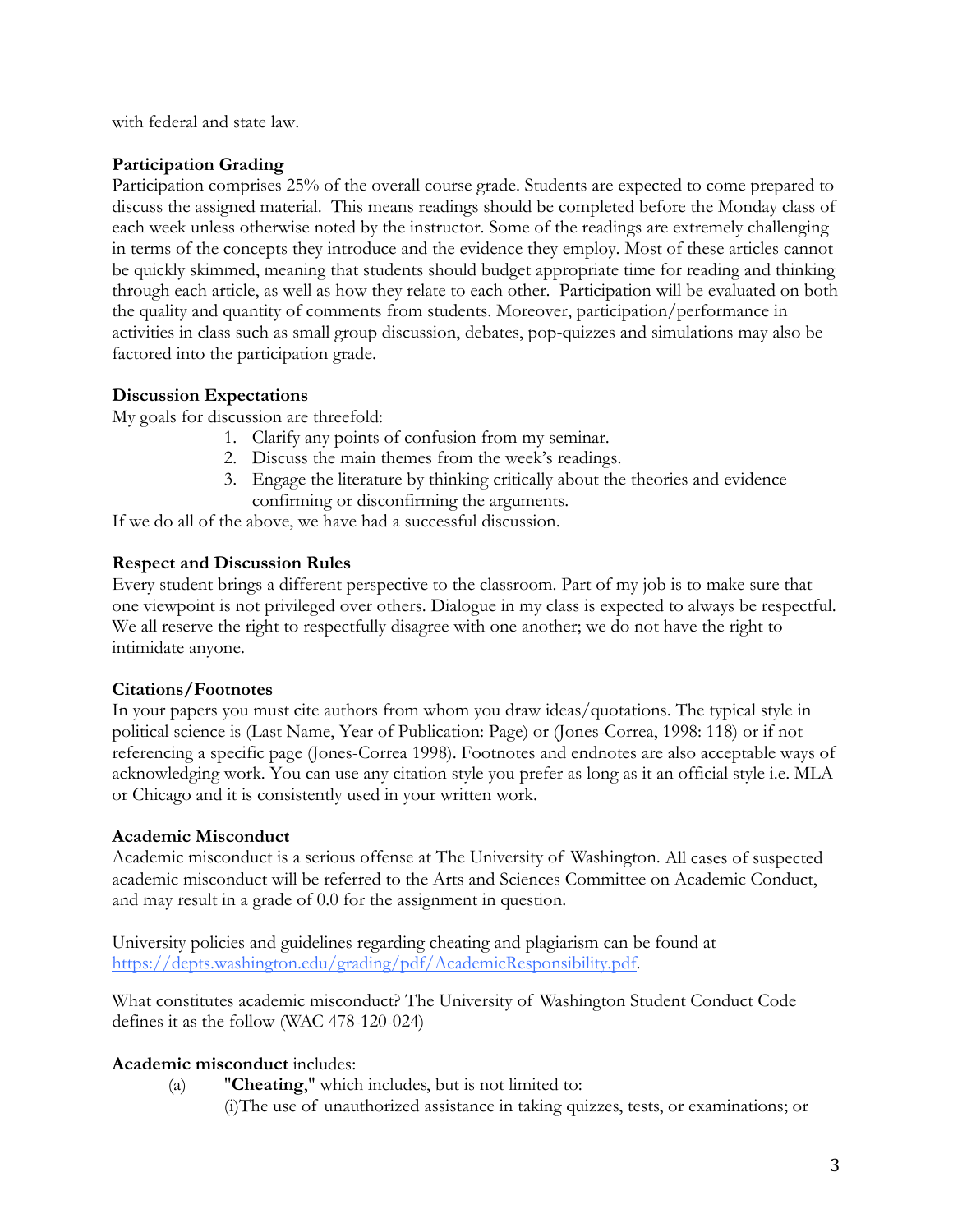(ii)The acquisition, use, or distribution of unpublished materials created by another student without the express permission of the original author(s).

- (b) "**Falsification**," which is the intentional use or submission of falsified data, records, or other information including, but not limited to, records of internship or practicum experiences or attendance at any required event(s). Falsification also includes falsifying scientific and/or scholarly research.
- (c) "**Plagiarism**," which is the submission or presentation of someone else's words, composition, research, or expressed ideas, whether published or unpublished, without attribution. Plagiarism includes, but is not limited to: (i)The use, by paraphrase or direct quotation, of the published or unpublished work of another person without full and clear acknowledgment; or (ii)The unacknowledged use of materials prepared by another person or acquired from an entity engaging in the selling of term papers or other academic materials.
- (d) **Prohibited collaboration**.
- (e) Engaging in behavior specifically prohibited by an instructor in the course of class instruction or in a course syllabus.
- (f) **Multiple submissions** of the same work in separate courses without the express permission of the instructor(s).
- (g) Taking deliberate action to destroy or damage another's academic work in order to gain an advantage for oneself or another.
- (h) The recording of instructional content without the express permission of the instructor(s), and/or the dissemination or use of such unauthorized records.

If you are uncertain what constitutes plagiarism, please ask me. The Political Science/JSIS/LSJ/ CHID Writing Center also offers guidance on plagiarism: http://depts.washington.edu/pswrite/forstudents.html.

## **Canvas & VeriCite**

Students are required to turn in written assignments in paper copy and electronic copy when noted on the assignment sheet. Failure to turn in both formats by the deadline, will result in a late penalty until both formats are submitted. Please be aware that the electronic copy is submitted to VeriCite on the Canvas website. It is a software program that checks for plagiarism and other forms of academic dishonesty. All students are required to submit to this program. It is the student's responsibility to verify that the electronic upload to the Canvass site was successful and print a confirmation sheet with date and time.

## **Readings & Other Information**

The electronic PDFs of articles and book chapters will be available on the Canvas site. The electronic PDFs will be available for download from the course website under Files and will be organized by week. Articles, assignments and announcements can be obtained from this site since it will contain the most up to date information.

The one required book for the course is available at the U Bookstore and will is also available electronically on the UW library website by searching the book title. Please note that while you may view the entire book online using your UW login, there are limitations on printing and downloading the material.

Students should plan to have the readings for each week completed by the first class meeting of the week, i.e. Monday.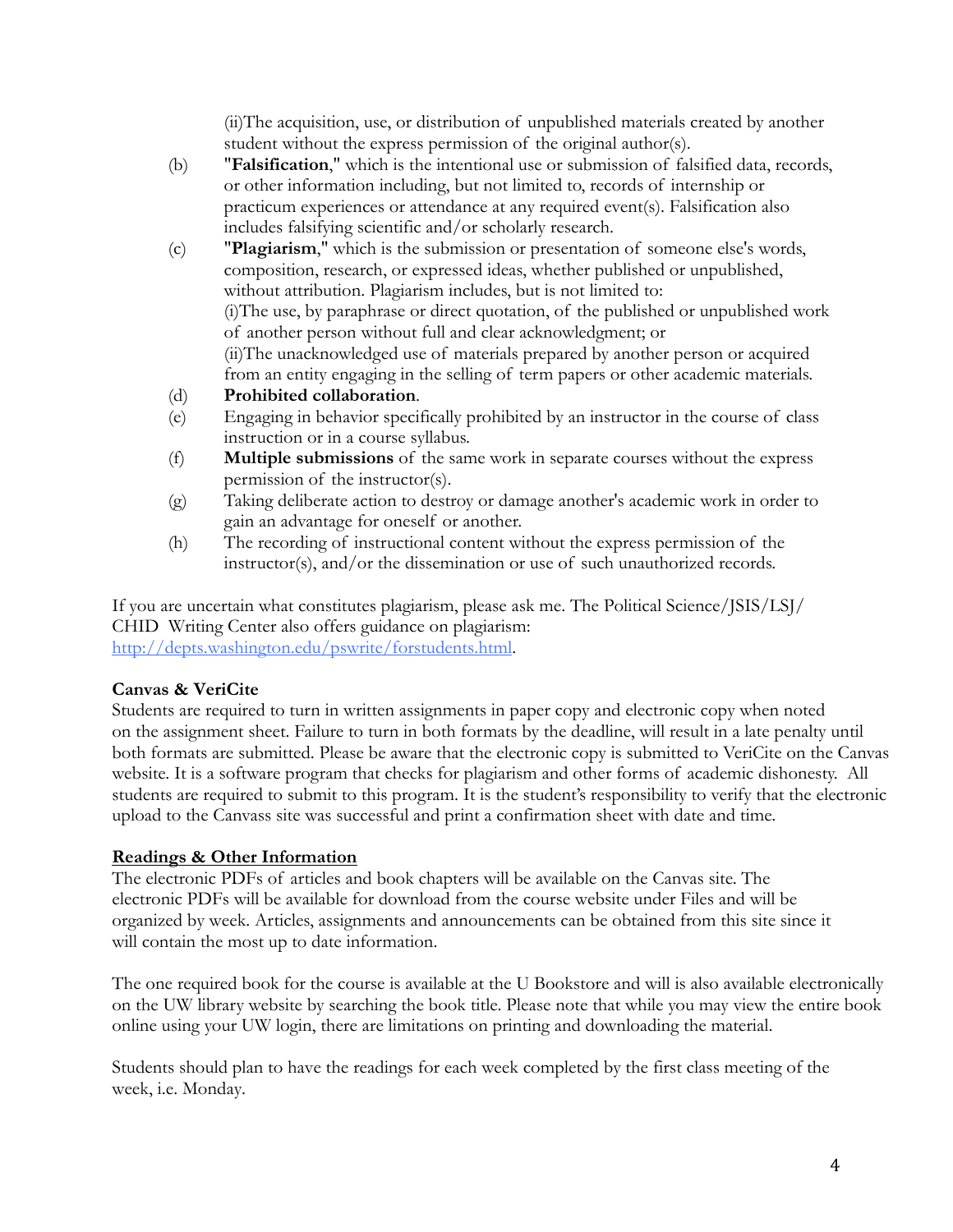If you have any straightforward administrative or logistical questions not of a personal nature (e.g. readings for the week; location of exam, etc.) please consult the website and syllabus first and then email me if you still cannot find the answer.

Please note the instructor reserves the right to change the syllabus.

## **Good luck and I look forward to a great term together!**

#### **Course Outline and Reading Assignments**

**Week 0 (September 28) Overview & Introduction**

The Opinion Pages: Room for Debate, "Should 'Birthright Citizenship' Be Abolished" http://www.nytimes.com/roomfordebate/2015/08/24/should-birthright-citizenship-be-abolished Read entire symposium of brief articles

Downes, Lawrence. 2012. "The Illegal Trap". *The New York Times*. September 26, 2012. http://takingnote.blogs.nytimes.com/2012/09/28/the-illegal-trap/.

Vargas, Jose Antonio. 2011. "My Life as an Undocumented Immigrant." *The New York Times*. June 22, 2011. http://www.nytimes.com/2011/06/26/magazine/my-life-as-an-undocumentedimmigrant.html?pagewanted=all.

## Week 1 **(October 3<sup>rd</sup> and 5<sup>th</sup>) Immigration Controversy in the U.S. Context & Historical Roots of Immigration**

Samuel Huntington, *Who Are We? The Challenges to American's National Identity* (New York : Simon and Schuster) 2004. Chapter 9, "Mexican Immigration and Hispanization".

Fraga, Luis and Gary Segura. 2006 "Culture Clash? Contesting Notions of American Identity and the Effects of Latin American Immigration" *Perspectives on Politics* Symposium on Immigration Volume 4: 2: 279-287

Tichenor, Daniel .2002. Divided Lines: The Politics of Immigration Control in America. Princeton University Press, Princeton: NJ. Ch. 1 "Introduction", Ch. 3 "Immigrant Voters in a Partisan Polity: European Settlers, Nativism, and American Immigration Policy, 1776-1896", Ch. 4 "Chinese Exclusion and Precocious State-Building in the Nineteenth Century American Policty"

http://www.nytimes.com/roomfordebate/2016/09/12/is-any-immigration-reform-possible-in-thispolitical-climate. Read entire symposium of brief articles

# Week 2 (October 10<sup>th</sup> and 12<sup>th</sup>) Anti-Immigrant Climate

Chavez, Leo. 2008. *The Latino Threat*. Stanford University Press. Palo Alto: CA. Chapter 6 "Minuteman Project's Spectacle of Surveillance on the Arizona- Mexico Border" & Chapter 7 "The Immigrant Marches of 2006 and the Struggle for Inclusion".

Massey, Douglas and Magalay Sánchez, 2011. *Brokered Boundaries*. Russell Sage. New York: NY. Ch 3, "Rise of Anti-Immigrant Times".

Chavez, Leo. 2001. *Covering Immigration: Popular Images and the Politics of a Nation*. University of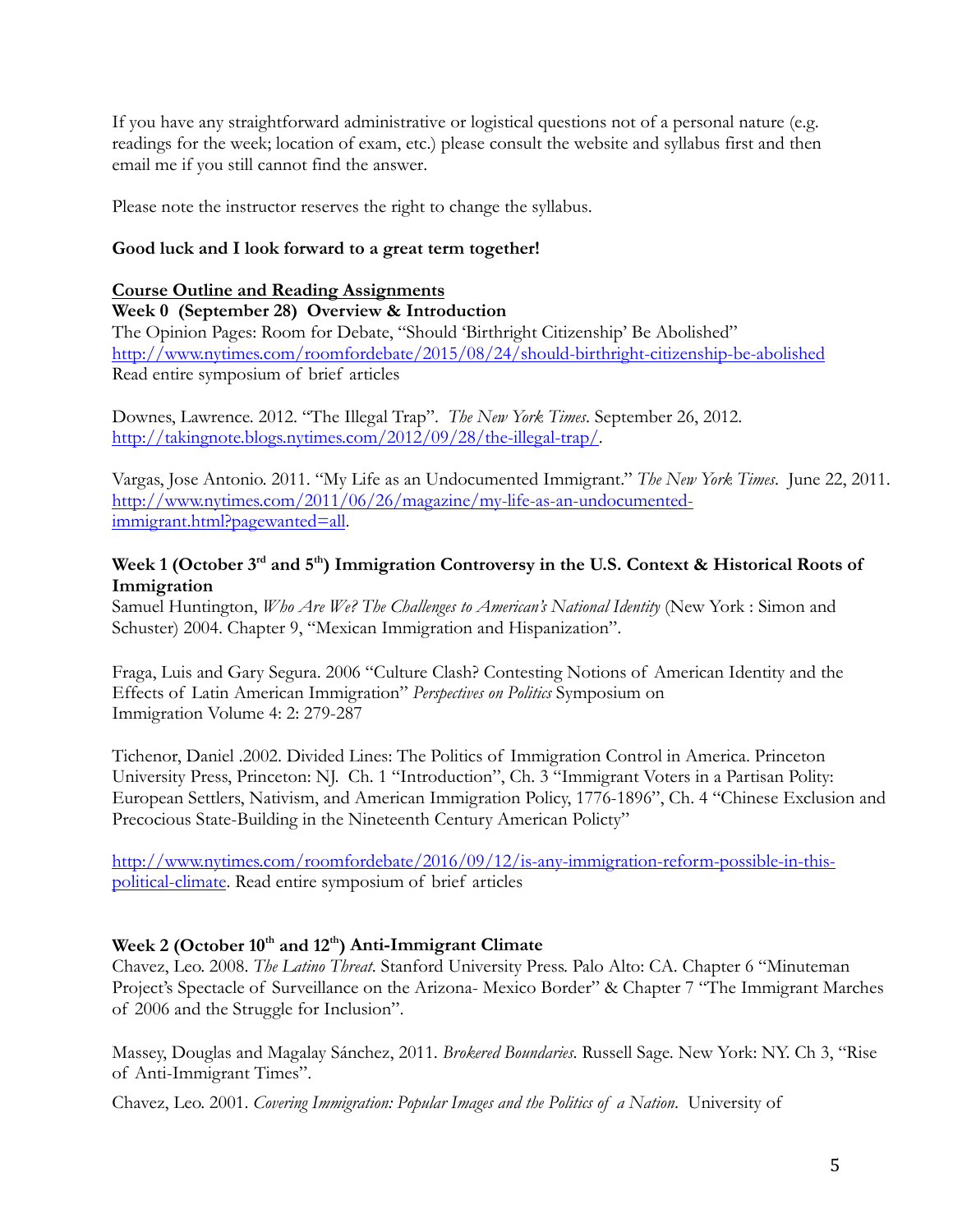California Press. Berkeley; CA. Chapter 4 "Leixcon of Images, Icons, and Metaphors for a Discourse on Immigration and the Nation" & Chapter 8 "Manufacturing Consensus on an Anti-Mexican Discourse".

#### Week 3 (October 17<sup>th</sup> and 19<sup>th</sup>) Reasons for Migration and Can and Should Migration be **Controlled?**

#### **\*\*Short Paper #1 Due Oct 19th \*\***

Massey, Douglas S. 1999. "Why Does Immigration Occur? A Theoretical Synthesis." Pp. 34-52 in *The Handbook of International Migration: The American Experience*, edited by C. Hirschman, P. Kasinitz and J. DeWind. New York: Russell Sage Foundation.

Carens, Joseph H. 1987. "Aliens and Citizens: The Case for Open Borders". *The Review of Politics* 49(2):251-73.

Cornelius, Wayne A. 2005. "Controlling 'Unwanted' Immigration: Lessons from the United States, 1993-2004". *Journal of Ethnic and Migration Studies* 31(4): 775-794.

Zolberg, Aristide. 1999. "Why Not the Whole World? Ethical Dilemmas of Immigration Policy." *American Behavioral Scientist*. 56(9)1204-1222.

# Week 4 (October 24<sup>th</sup> and 26<sup>th</sup>) Conceptualizing Citizenship

Jones-Correa, Michael and Els de Graauw. 2013 " The Illegality Trap: The Politics of Immigration and the Lens of Illegality". *Daedalus*. 142(3): 185-195.

Masuoka, Natalie and Jane Junn. 2013. *The Politics of Belonging: Race, Public Opinion, and Immigration*. University of Chicago. Chicago: IL. Ch. 2 "Development of The American Racial Hierarchy: Race, Immigration, and Citizenship"

Spiro, Peter. 2008. *Beyond Citizenship*. Oxford; Oxford University Press. Chapter 1 "Born American" and Chapter 2 "Made American".

Bloemraad, Irene. 2006. *Becoming a Citizen*. University of California Press: Berkeley CA Ch. 4 "The Meaning of Citizenship".

### Week 5 (October 31<sup>st</sup> and November 2<sup>nd</sup>) Political & Social Incorporation

Ramakrishnan, S. Karthick. 2005. *Democracy in Immigrant America: Changing Demographics and Political Participation*. Palo Alto, CA: Stanford University Press. Chapter 5. "Are the Newcomers Exceptional? The Applicability of Traditional Models to Immigrant Participation".

Jones-Correa, Michael. 1998. *Between Two Nations: The Political Predicament of Latinos in New York City*. Ithaca, NY: Cornell University Press. Chapter 5 "Resistance from Within: The Myth of Return and the Community of Memory" & Chapter 7 " The Politics of In-Between: Avoiding Irreconcilable Demands, Keeping Loyalties".

Menjívar, Cecilia. 2000. *Fragmented Ties: Salvadoran Immigrant Networks in America*. Berkeley and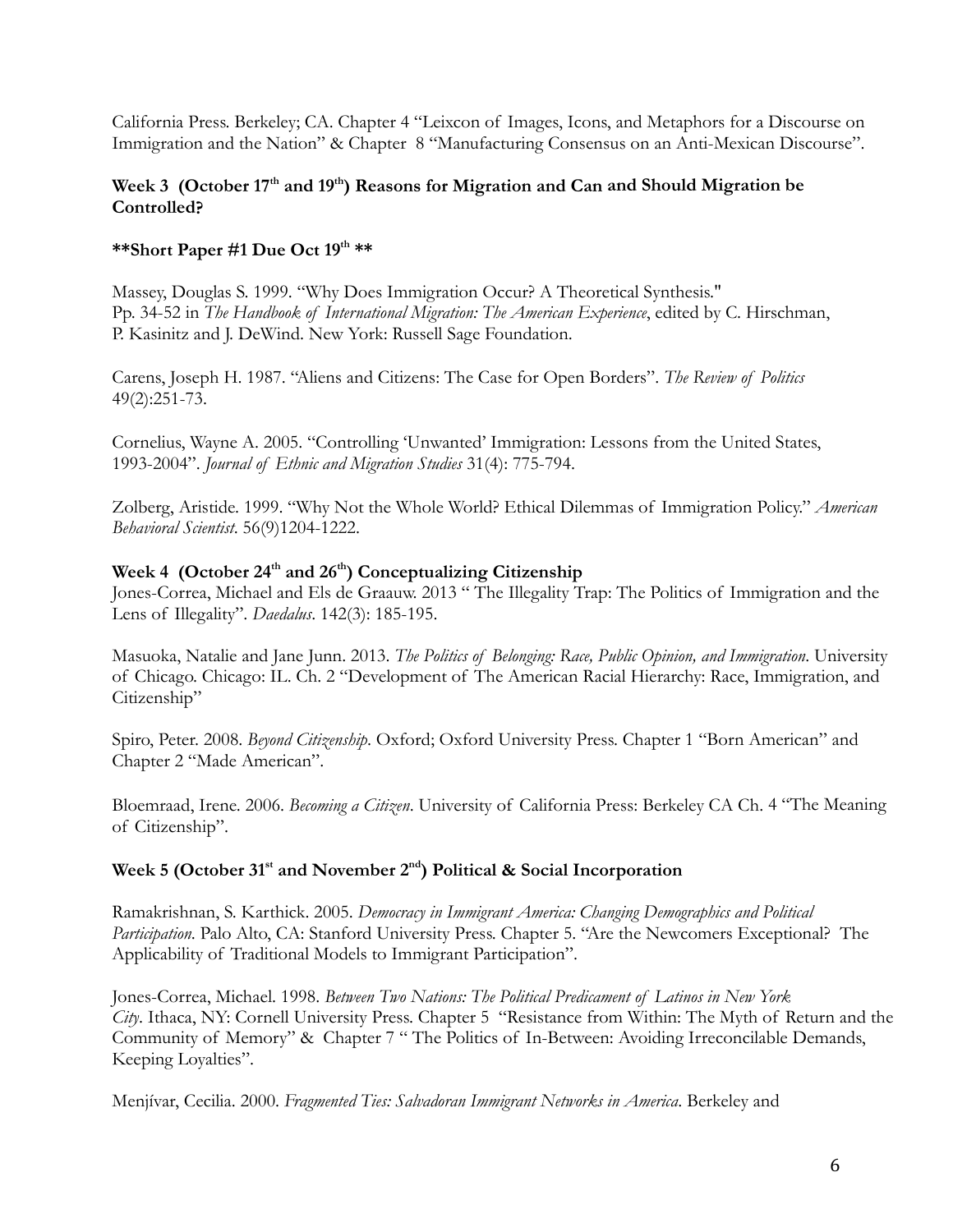Los Angeles: University of California Press Ch. 5 "Context of Reception in the United States" & Ch. 6 "Gendered Networks".

#### Week 6 (November 7<sup>th</sup> and 9<sup>th</sup>) Cultural Assimilation & Economic Integration **\*\*In Class debate #1 Nov. 9th \*\*\***

Alba, Richard and Victor Nee. 2003. *Remaking the American Mainstream*. Cambridge, MA: Harvard University Press, Chapter 6 "Evidence of Contemporary Assimilation".

Waters, Mary. 1994. "Ethnic and Racial Identities of Second-Generation Black Immigrants in New York City." *International Migration Review* 28:4:(Special Issue):795-820.

Hainmueller, Jens and Michael Hiscox. 2010. "Attitudes Towards highly skilled and low-skilled immigrants: Evidence from a survey experiment". *American Political Science Review*. 104(1):61-84.

Marrow. Helen. 2005. "New Destinations and Immigrant Incorporation". *Perspectives on Politics*. 3(4) 781-799.

## Week 7 (November 14<sup>th</sup> and 16<sup>th</sup>) Politics on the Border & Undocumented Immigration

#### **\*\*** Short Paper #2 Due Nov.  $16^{th}$  \*\*

Massey, Douglas and Jorge Durand. 2002. *Beyond Smoke and Mirrors: Mexican Immigration in an Era of Economic Integration*. Russell Sage Foundation New York: NY. Chapter 5 "A Wrench in the Works: U.S. Immigration Policy after 1986" & Chapter 6 "Breakdown: Failure in Post-1986 U.S. Immigration System".

Gonzalez, Roberto. 2016. *Lives in Limbo: Undocumented and Coming of Age in America*. University of California Press. Berkeley: CA. Chs. 1, 4, 5

**http://fivethirtyeight.com/datalab/undocumented-immigrants-arent-who-you-think-they-are/**

*Film presentation in class- "9500 Liberty"*

#### **Week 8 (November 21st and 23rd) Undocumented Immigration Cont.**

Ngai, Mae M. 2004. *Impossible Subjects: Illegal Aliens and the Making of Modern America*. Princeton University Press. Princeton; NJ Ch. 5 "The World War II Internment of Japanese Americans and the Citizenship Renunciation Cases".

Gonzalez, Roberto. 2016. *Lives in Limbo: Undocumented and Coming of Age in America*. University of California Press. Berkeley: CA. Chs. 6-8

Harlan, Chico. 2016. "Inside the Administration's \$1 billion deal to detain Central American asylum seekers". *Washington Post*. August 14<sup>th</sup>. http://wpo.st/MP102